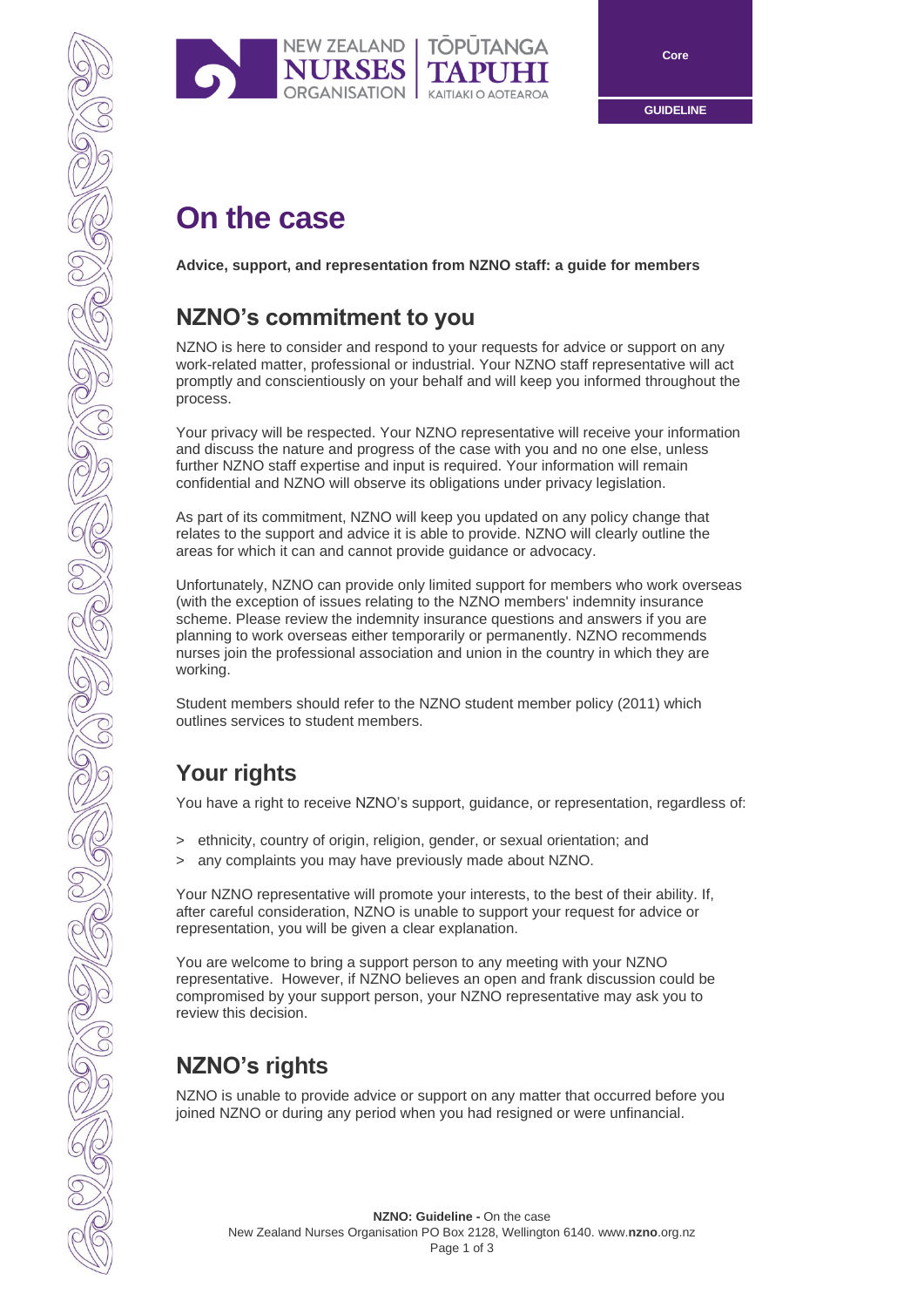In employment matters, NZNO reserves the right to decide the nature and extent of the support it can provide, who will deliver the service (staff member or delegate), and whether NZNO needs to appoint an external individual or organisation to support you.

NZNO can only deal directly with you in matters relating to your issue, and we can only take instructions from you and/or communicate directly with you as the NZNO member. We will not communicate or correspond with another person except in exceptional circumstances e.g. you have lost capacity to manage your own affairs.

In certain situations, NZNO may decline to provide or deliver support. These include, but are not limited to, situations in which you:

- > ask an NZNO representative to act improperly or unreasonably;
- > use threatening or abusive behaviour towards others;
- > harass your representative or any member of NZNO staff; or
- > your NZNO representative has reason to believe a case is based on untrue or unfounded statements.

#### **Legal claims**

Our industrial services staff are competent to provide advice and representation in the management of your issue up to and including mediation. Should your case need escalating to a formal process e.g. The Employment Authority, we will consider what support we can offer. NZNO will only support employment claims it considers to have a reasonable chance of success and/or meaningful remedy. NZNO may decline to support a claim, if it believes litigation would have a negative impact on the wider interests of NZNO and its members. In these situations, NZNO will advise you promptly of its decision, together with details of alternative means of legal support. NZNO will also inform you of any issues (such as time limits) that could affect the success of your case.

NZNO will provide legal representation for all medico–legal matters relating to your practice.

To ensure thorough investigation of the background to your claim, NZNO asks that you respond promptly to any request it makes for relevant information or documentation.

NZNO may decline to offer advice or be able to offer only limited advice in specialised areas of law which lie outside the expertise of its staff. In some cases, NZNO will refer you to a lawyer outside NZNO.

If you choose to consult your own lawyer, NZNO will not be responsible for any fees incurred.

## **Conflicts**

Should a conflict of interest arise between two or more NZNO members, NZNO will arrange for separate advice and representation for each member.

In very rare circumstances, a conflict may arise between your rights and the collective interests of NZNO. Should this occur, NZNO may be unable to offer you individual support. This will be fully discussed with you.